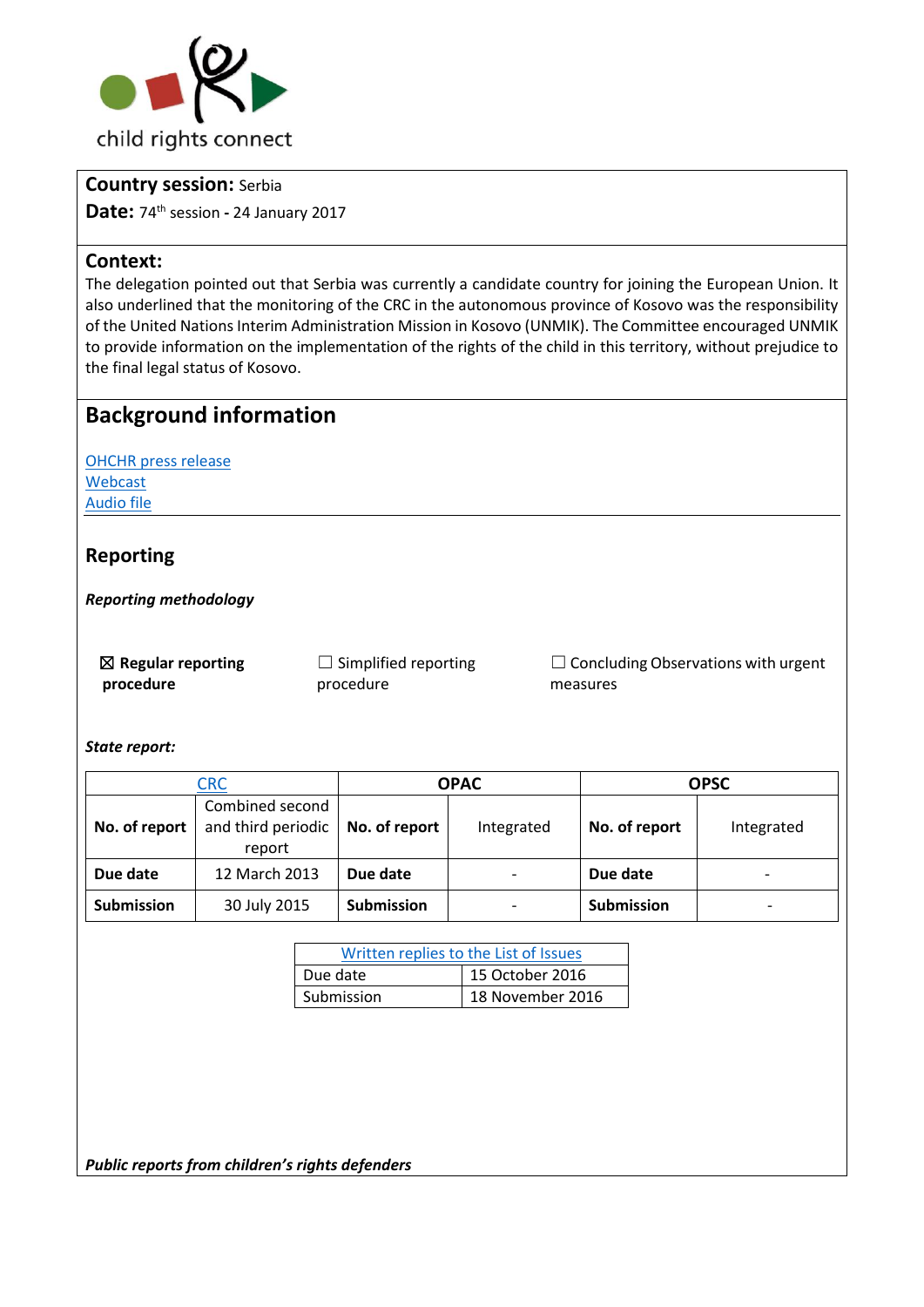

|             | Alternative reports                                                                                                                                                                                                                                                                                                                                                                                                  |
|-------------|----------------------------------------------------------------------------------------------------------------------------------------------------------------------------------------------------------------------------------------------------------------------------------------------------------------------------------------------------------------------------------------------------------------------|
| <b>NGOs</b> | " Coalition for Monitoring Child Rights in Republic of Serbia<br>■ Human Rights Watch<br>• National Organization of Persons with Disabilities of<br>Serbia (NOOIS)<br>Autonomous Women's Center<br>• Global Initiative against Corporal Punishment<br>■ Human Rights Watch<br>Praxis, the Institute on Statelessness and Inclusion and<br>the European Network on Statelessness (ENS)<br>European Roma Rights Centre |

# **State delegation**

Large high level and multisectoral delegation led by Ms. Suzana Paunovic, Director of the Office for Human and Minority Rights. She was supported by a high level and technical functionaries of the Ministry of Education, Foreign Affairs, Labour and Social Affairs, Interior, Health, Justice, Defence and Social Protection.

List of State delegation representatives o[n OHCHR site](http://bit.ly/2mHC1FB) 

## **Committee's Task Force members**

| Name & Last name     | Country        |
|----------------------|----------------|
| Madi GEHAD           | Egypt          |
| Amal Salman ALDOSERI | <b>Bahrein</b> |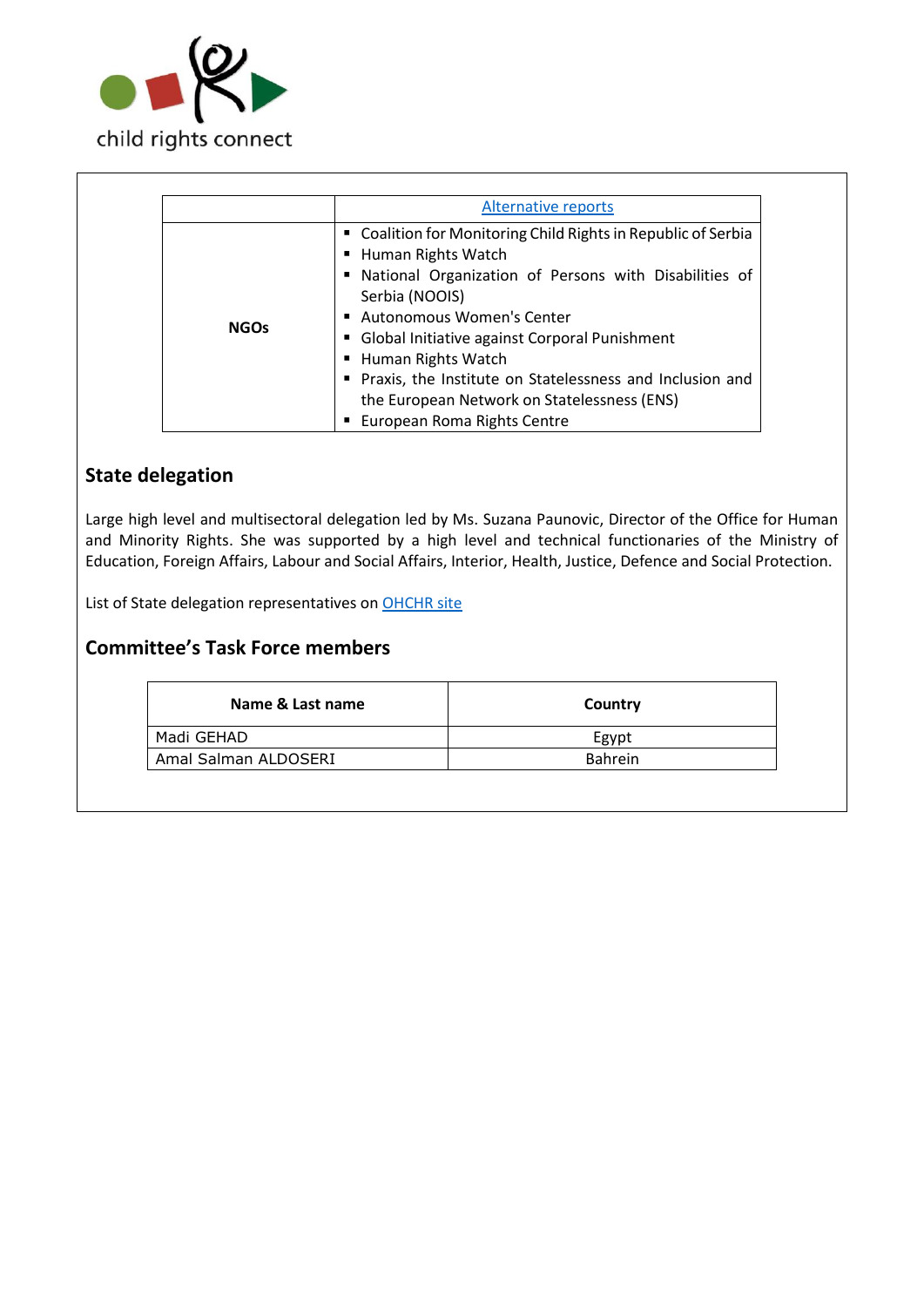

## **Dialogue description:**

### i. **Character of the dialogue**

The atmosphere during the session was cooperative and constructive. The answers of the State to the Committee's questions were focused on technical programs, activities and actions implementing the CRC.

#### ii. **General assessment made by the Committee:**

The Committee welcomed the adoption of the National Strategy for Prevention and Protection against Discrimination 2013 -2018; as well as other policies and instruments to implement child rights. Nevertheless, it was concerned about the gaps between existing laws and their implementation.

#### iii. **Main issues discussed**

- **Children belonging to minority groups:** The Committee raised its deep concern about the general discrimination and stigmatization against Roma children in all sectors, the widespread violence and hate speech against them, and the generalized obstacles for accessing social care services. The State acknowledged the exclusion of Roma communities, and stressed that the government is undertaking awareness-raising campaigns to enhance the inclusion of Roma children into society and fight generalized discrimination within population.
- **Violence against children:** The Committee was worried about the high number of cases of physical and sexual violence, particularly against children with disabilities living in institutions, and the generalized violence in schools and cyberbullying. The delegation replied that this was a cultural problem as violence was a mean of discipline. An action plan had been adopted to address this issue, which included a national campaign to raise awareness and changing people's mindset.
- **Children deprived of a family environment:** The Committee noted that despite the deinstitutionalization process taking place in the country, there was still a high number of children placed in institutions, especially Roma children and children with disabilities. In addition, living conditions in these institutions as well as reintegration measures were inadequate. The delegation stated that specific measures to discourage institutionalization were being taken, such as allowances for families with children with disabilities and fostering the adoption of children with disabilities.
- **Refugee and asylum- seeking children:** Being Serbia a transit country towards EU countries, the Committee asked about the conditions of children in asylum centers, the lack of a comprehensive protection system to suit the needs of refugees and asylum- seeking children, as well as the absence of an effective procedure to identify unaccompanied children claiming asylum. The delegation replied that the government was envisaging to improve health and nutrition services delivered to refugees and asylum- seeking children.

## **Recommendations of the Committee**

In its [Concluding Observations,](http://bit.ly/2lvov78) the Committee recommended, inter alia:

 **Children belonging to minority groups:** The inclusion, attention, protection and integration of Roma children was included in most the Committee's recommendations to Serbia. The State should make a comprehensive assessment of the situation of Roma children and guarantee their access to social, education, and health services. Moreover, it should conduct awareness-raising campaigns to change